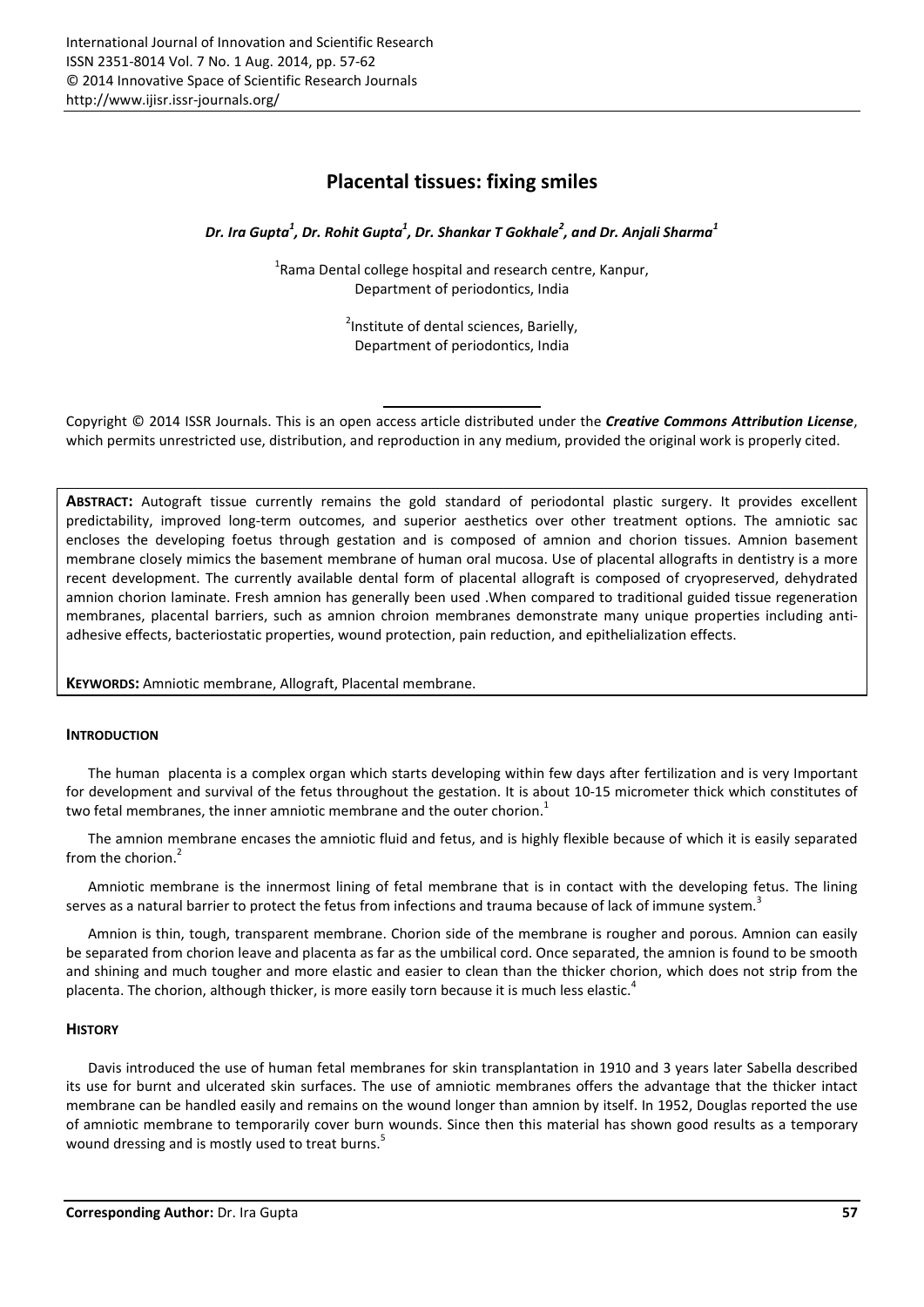Interest in utilization of amniotic membrane waned in the early 1980's as a result of communicable diseases such as H.I.V./A.I.D.S., Hepatitis, etc. In the late 1990's and early 2000's amnion re-appeared in cryopreserved form for the treatment of ophthalmic wounds.

There were only few reports in the literature on reconstruction of oral tissues using amnion. Lawson in 1985 studied the use of amniotic membrane along with pectoralis major muscle for oral cavity reconstruction. He concluded that placement of amnion over the deep aspect of the muscle that is exposed to the oral cavity resulted in a more rapid development of mucosa. When muscle was used without amniotic membrane, the healing process usually took twice as long. Also, when amnion was not used, it showed a significant amount of wound contracture.<sup>5</sup>

## PROPERTIES OF AMNIOTIC MEMBRANE

The human amnion membrane is a biological graft which has unique properties like anti-adhesive effects, bacteriostatic properties, wound protection, pain reduction and epithelialisation effects.<sup>4</sup>

## IMMUNOMODULATIVE AND IMMUNE PRIVILEGE

Amniotic membrane has a unique molecular surface architecture and biochemical properties that is derived from the layer of trophoblast cells which renders it unsusceptible to maternal immune attack. The native amniotic epithelial cells express the non-polymorphic, non-classical human leukocyte antigen (HLA-G) but lack the polymorphic antigens HLA-A, B (Class IA) and HLA-DR (Class II) on their surfaces. 'Ihe class I antigen is seen in almost all cells of the amniotic membrane unlike the class II antigen which is only present in some fibroblasts. These mesenchymal stem cells are different from other nucleated mammalian cells as stimulate they show little allogeneic reactivity when administered to MHC unmatched adult immune competent recipients. This immune barrier is due to lack of expression of co-stimulatory cell surface molecules such as CD80 and CD8 mostly in the human. Furthermore, they are actively suppressive of T cell, dendritic cell and B cell function that down-modulate exuberant inflammation. $1$ 

## ANTI-MICROBIAL PROPERTY

It forms an early physiologic "seal" with the host tissue precluding bacterial contamination. It forms a firm adherence barrier with the wound via fibrin and elastin linkages that seals the wound and prevent contamination. This tight adherence helps in restoring lymphatic integrity, protects circulating phagocytes from exposure and allows faster removal of surface debris and bacteria from the wound.<sup>1</sup>

This antimicrobial activity of mesenchymal stem cells is mediated by two mechanisms: direct; via secretion of antimicrobial factors such as LL-37 $^6$  and indirectly, via secretion of immunomodulative factors which will upregulates bacterial killing and phagocytosis by immune cells<sup>7</sup>. These mechanisms will reduce the bacterial counts in the wound and promotes healing. Many bactericidal products of purine metabolism and lysozyme are also found in the amnion membrane. Defensins, mostly β-3 defensins that helps the epithelial surfaces to resist microbial colonization form a major group of antimicrobial peptides found in the amniotic membranes.<sup>1</sup>

## REDUCTION OF PAIN

Amnion membrane has the unique ability to reduce the pain during the surgical procedure as it diminishes inflammation and provides a better state of hydration that soothes the wound bed to promote faster healing. The soft mucoid lining of amniotic membrane also protects the exposed nerve endings from external irritant that help to decrease pain sensation by preventing nerve stimuli. It also supportes the growth of the epithelium and facilitates migration and reinforced adhesion.<sup>1</sup>

#### ANTI SCARRING AND ANTI INFLAMMATORY PROPERTIES

Wound healing stimulates recruitment of various cells like neutrophils, macrophages and giant cells to the surgical site to combat the invading microorganisms and to control the ongoing inflammatory process. Macrophages and giant cells at the surgical site produce cytokines that attract fibroblasts leading to development of fibrosis at the surgical site. Fibroblasts are activated by the transforming growth factor (T.G.F.) beta that is secreted by macrophages and fibroblast in the wound area. Amniotic membrane secretes vascular endothelial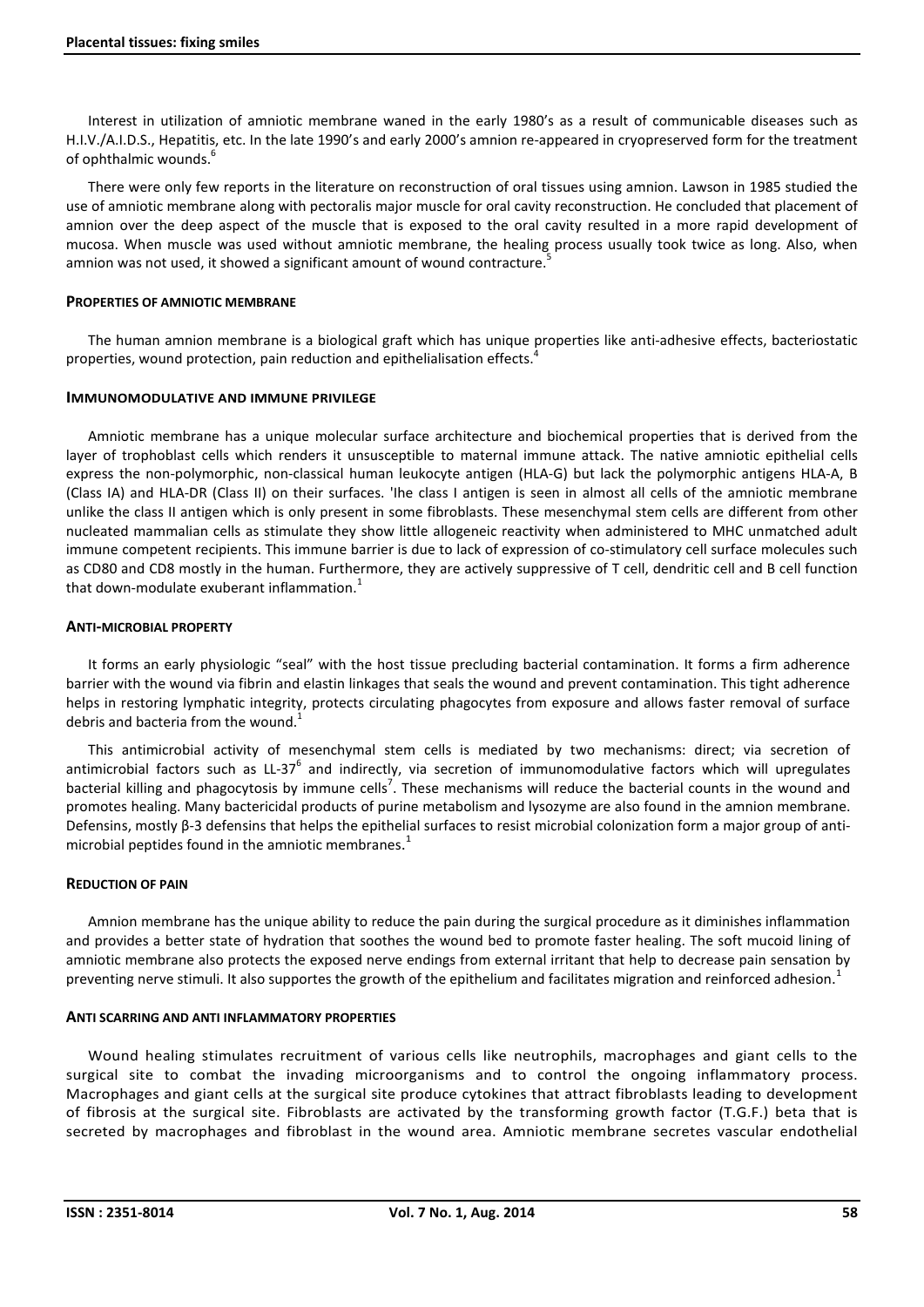growth factor (V.E.G.F.), hepatocytes growth factor (H.G.F.) that maintain a proper balance between TGF-1 and TGF-3 that prevents scarring.

The mesenchymal cells in amniotic membrane decreases the secretion of the proinflammatory cytokines like TNF-α and interferon while simultaneously increasing the production of anti-inflammatory cytokines IL-10, IL-4, IL-1α, IL-1β.<sup>1</sup>

## INCREASED VASCULARIZATION AND REVASCULARIZATION

There is an enhanced induction of Vascular Endothelial Growth Factor (V.E.G.F.) both for V.E.G.F. receptors 1 and 2 by the cells of the amniotic membrane. Extensive neovascularization observed immediately after its application is attributed to the release of angiogenic factor like insulin derived growth factor (I.G.F.) that promote granulation tissue formation and epithelialization.<sup>1</sup>

## INCREASED EXTRACELLULAR MATRIX DEPOSITION

Mesenchymal cells differentiation helps in regenerating the damaged tissue, whereas mesenchymal cells paracrine signaling regulates the local cellular responses to injury. The paracrine signaling by the mesenchymal cells help in cell survival, proliferation, migration and gene expression of epithelial cells, endothelial cells, keratinocytes and fibroblasts. $^8$ 

## ANTI –ADHESIVE

Human amniotic membranes preserved at -80<sup>o</sup>C for one month revealed the presence of E.C.F., T.G.F.- $\alpha$ , K.G.F., H.G.F., b-F.G.F., T.G.F.-β1, T.G.F.-β2. The basement membrane facilitates migration of epithelial cells, reinforces adhesion of basal epithelial cells and may promote epithelial differentiation.<sup>9</sup>

## SOURCE OF AMNIOTIC TISSUE

Eligible amnion donors are living mothers that have delivered a live baby through cessarean section or vaginal section.<sup>4</sup>

An elective caesarean delivery helps in the right choice of a consenting donor and planned collection of amniotic membrane because placenta collected after natural vaginal delivery may have structural defects linked with stretching of the membrane during labour and delivery and may be infected by normal vaginal flora, herpes, chlamydia or other contaminant bacteria. Due the risk of infection with H.I.V. and hepatitis C, tissue transplantation laws in different countries require different protocols for preservation, testing and storage.<sup>10</sup>

Protection against transmission of viruses is effected by donor selection and testing for serological markers of presently known transmissible viruses at the time of donation and again 3-4 months later. This time window omits any chances of infection transfer that may be diagnosed later on.<sup>4</sup>

#### PROCESSING OF AMNIOTIC MEMBRANE

For clinical use of the membrane, it can be prepared in the following forms:

- Fresh membrane
- Dried membrane
- Frozen membrane
- Freeze derived irradiated
- Stabilized amniotic membrane
- Cryopreserved membrane

## FRESH MEMBRANE

Studies have shown that amnion can be maintained in viable condition for up to 6 weeks if stored aseptically at -48  $^0$ C in 0.5% silver nitrate solution or in 20% glycerine solution or in sterile saline after passage through one rinse of 0.025% sodium hypochlorite solution.<sup>11</sup>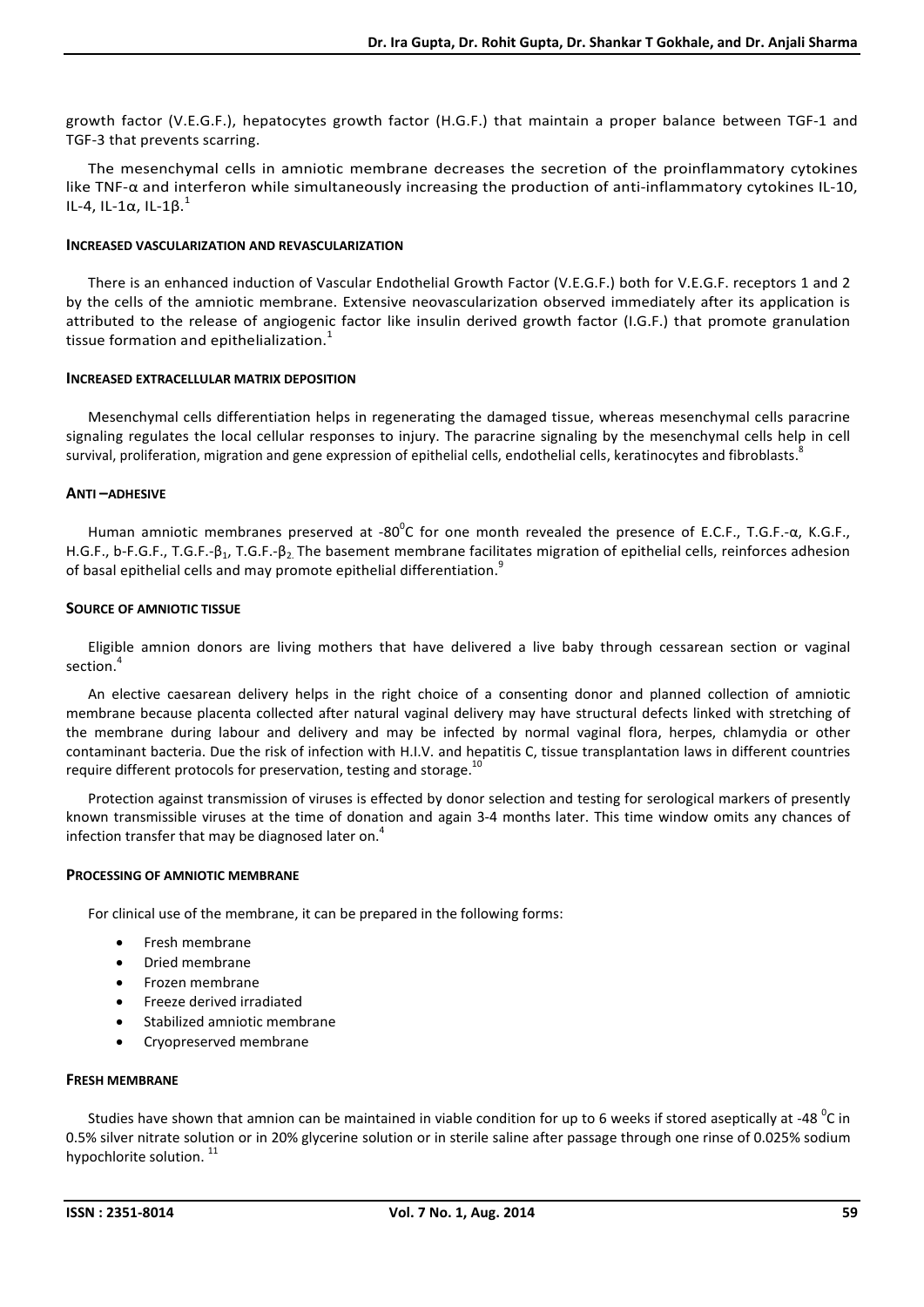Preservation in 85% glycerol is not only very simple, it is also suitable for preservation over longer periods (up to 5 years). Glycerol dehydrates tissue by physically replacing most of the intracellular water but does not change the cell's ionic concentration, thus it is an efficient agent that preserves tissue by protecting cell integrity.<sup>12</sup>

Immediately prior to their use, small clean sections (6 x 10 cm<sup>2</sup>) of membrane were cut and kept in 400 ml of saline containing 10,00,000 IU penicillin at 48<sup>0</sup>C up to 24 hours.<sup>11</sup>

## DRIED MEMBRANE

After cleaning and rinsing the membranes are sepreaded on plastic sheet and allowed to dry in open air. These are found to be equally effective when compared with fresh.<sup>4</sup>

## FROZEN MEMBRANE

Hypothermic storage at  $4^0$ C, freeze drying through liquid nitrogen at -196<sup>0</sup>F, cooling preserve the membrane for an indefinite time, produces bacteriologically pure and immunologically inert material.<sup>4</sup>

## FREEZE DRIED IRRADIATED

Membrane after obtaining from placenta dried at  $-60^{\circ}$ C under vacuum for 48 hrs. It is then irradiated with 2.5 mega rads in a batch type cobalt -60 irradiator. By the method of freeze drying there is sublimation of liquid moisture to gaseous state without having undergone the intermediate solid state. This method helps the membrane to maintain its original size and shape with minimum cell rupture. The freeze dried membrane can be made ready for use by soaking it in normal saline for 1 minute. 4

## **CRYOPRESERVED**

Cryopreservation with dimethylsulphoxide at -80 $^0$ C is an important modality for preservation of these as it keeps the membrane viable for a longer period of time but causes loss of some angiogenic factors and cell rupture.<sup>13</sup>

#### STABILIZED AMNIOTIC MEMBRANE

Successful use of gluteraldehyde treated amnion is employed as a microvascular interpositional graft in experiment animals.<sup>4</sup>

#### HYPER-DRIED AMNIOTIC MEMBRANE

The far Infrared and microwaves are used for sterilization of amniotic membrane which is known as hyper-dry-amnion. The temperature during drying should not exceed 35<sup>0</sup>C. Hyper-dried amnion can be preserved at room temperature until packet is cut open.<sup>1</sup>

#### MEMBRANE PLACEMENT

Membrane is applied with rough (chorionic) surface next to the wound. Cryopreserved amniotic membrane is manufactured with the stromal side of the graft attached to the nitrocellulose filter paper that is sticky unlike the epithelial side which is non-sticky and shiny. Fibrin glue sticks to the stromal side and permits adherence of the membrane to the wound even without suturing. $1/4$ 

#### USE OF AMNIOTIC MEMBRANE

Periodontal diseases leading to deterioration of tooth supporting structure are a serious concern for clinicians. The clinical application of amniotic membrane for guided tissue regeneration while fulfilling the current mechanical concept of guided tissue regeneration, amends it with the modern concept of biological guided tissue regeneration. Biomechanical guided tissue regeneration proposed here in using amnion membrane, not only maintains the structural and anatomical configuration of regenerated tissues, but also contribute to the enhancement of healing.<sup>14</sup>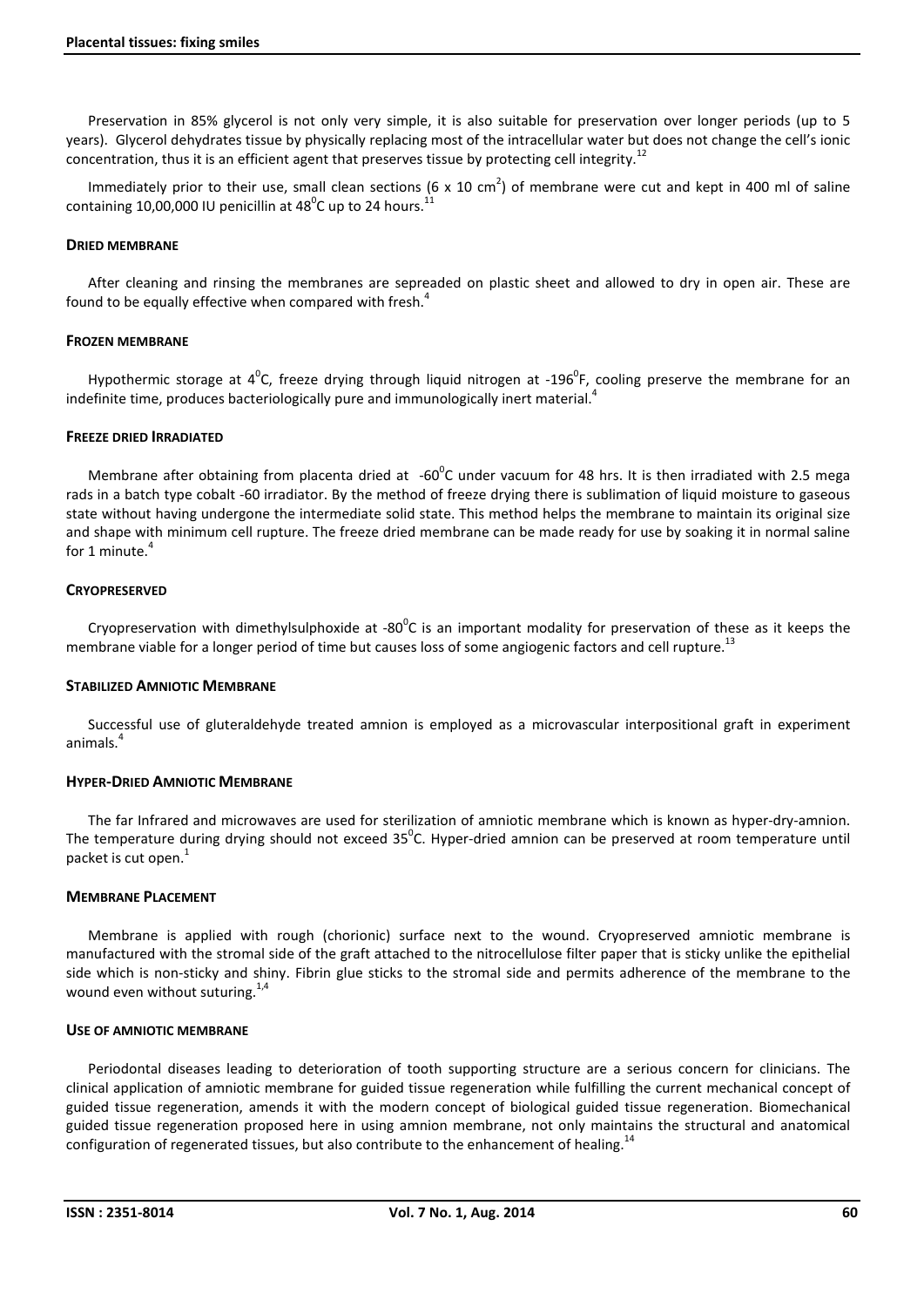When compared to traditional guided tissue regeneration membrane, placental barriers demonstrate many unique properties that have been described earlier.<sup>15</sup>

Human amniotic membrane has been tried in temporo mandibular joint ankylosis as it prevents fibrosis and reankylosis when used as an interpositional material.<sup>1</sup>

Amnion has been used as a graft material after vestibuloplasty where it prevents secondary contraction after the surgery and maintains the post-operative vestibular depth.<sup>16</sup>

Hyper dried amnion or cryopreserved amniotic membrane tissue is used as a barrier membrane in the treatment of periodontal osseous defect with or without bone graft<sup>15</sup> and even tried in the management of gingival recession with guided tissue regeneration.<sup>17</sup>

## LIMITATIONS

- Operator's inexperience is a limitation.<sup>15</sup>
- The amniotic membrane is a biological-derived material and concomitant are the same problems of other biological material applications. For instance, transmission of infectious diseases is always a risk associated with human organ and tissue transplantation. Thus, the same precautions and safety criteria applied to organ transplantation have to be adhered in the application of amniotic membrane. Potential donors need to be screened effectively for any risk factors that might render them unsuitable for donation. A review of relevant medical records to ensure freedom from risk factors for and clinical evidence of H.I.V., hepatitis B, hepatitis C, C.M.V., syphilis, and other possible infections, should be carried out. There is a slight possibility that the donor may be in the "window period" of infection. Hence, even if serological tests are negative, it is advisable to repeat the investigations after 6 months. The amniotic membrane can be preserved at -80°C until samples found negative of any infectious diseases.<sup>18</sup>
- Cryopreserved / Hyper-dried membranes are costlier.<sup>3</sup>
- Membrane is highly fragile.<sup>4</sup>

# **CONCLUSION**

The use of amniotic membrane over the past 100 years has produced a significant amount of use and success in multiple areas of medicine and now-a-days its use has increased in dentistry too due to its unique properties. Human amniotic membrane is a uniquely suited material for use as an allograft. Used in its natural form, then later in preserved preparations, the material assists in the healing process through a number of physical, biochemical and molecular biological pathways to promote regenerative healing while simultaneously reducing scar formation. Additional research and characterization of this process will more completely define the dramatic results seen in the application of this material.

# **REFERENCES**

- [1] Parolini O et al. Concise review: isolation and characterization of cells from human term placenta: outcome of the first international workshop on placenta derived stem cells. Stem Cells. 2002;26:300-11.
- [2] Aditi Chopra, Betsy S Thomas. Amniotic Membrane: A Novel Material for Regeneration and Repair. J Biomim Biomater Tissue Eng. 2013; 18(1):1-8.
- [3] Ines Velez, William B. Parker, Michael A. Siegel,Maria Hernandez. Cryopreserved Amniotic Membrane for Modulation of Periodontal Soft Tissue Healing: A Pilot Study. J Periodontol 2010; 81:1797-1804.
- [4] M.A. Ganatra. Amniotic Membrane in Surgery. J Pak Med Assoc. 2003;53(1):1-7.
- [5] Yogesh Sharma , Anisha Maria, Preeti Kaur. Effectiveness of Human Amnion as a Graft Material in Lower Anterior Ridge Vestibuloplasty: A Clinical Study. J. Maxillofac. Oral Surg. 2011;10(4):283–7.
- [6] Krasnodembskaya. Antibacterial effect of human mesenchymal stem cells is mediated in part from secretion of the antimicrobial peptide LL-37. Stem cells. 2010; 28: 2229-38.
- [7] Talmi YP, Sigler L, Inge E, Finkelstein Y, Zohar Y. Antibacterial properties of human amniotic membranes. Placenta.1991;12:285-8.
- [8] Hocking AM, Gibran NS. Mesenchymal stem cells: Paracrine signaling and differentiation during cutaneous wound repair. Exp Cell Res. 2010;316:2213-19.